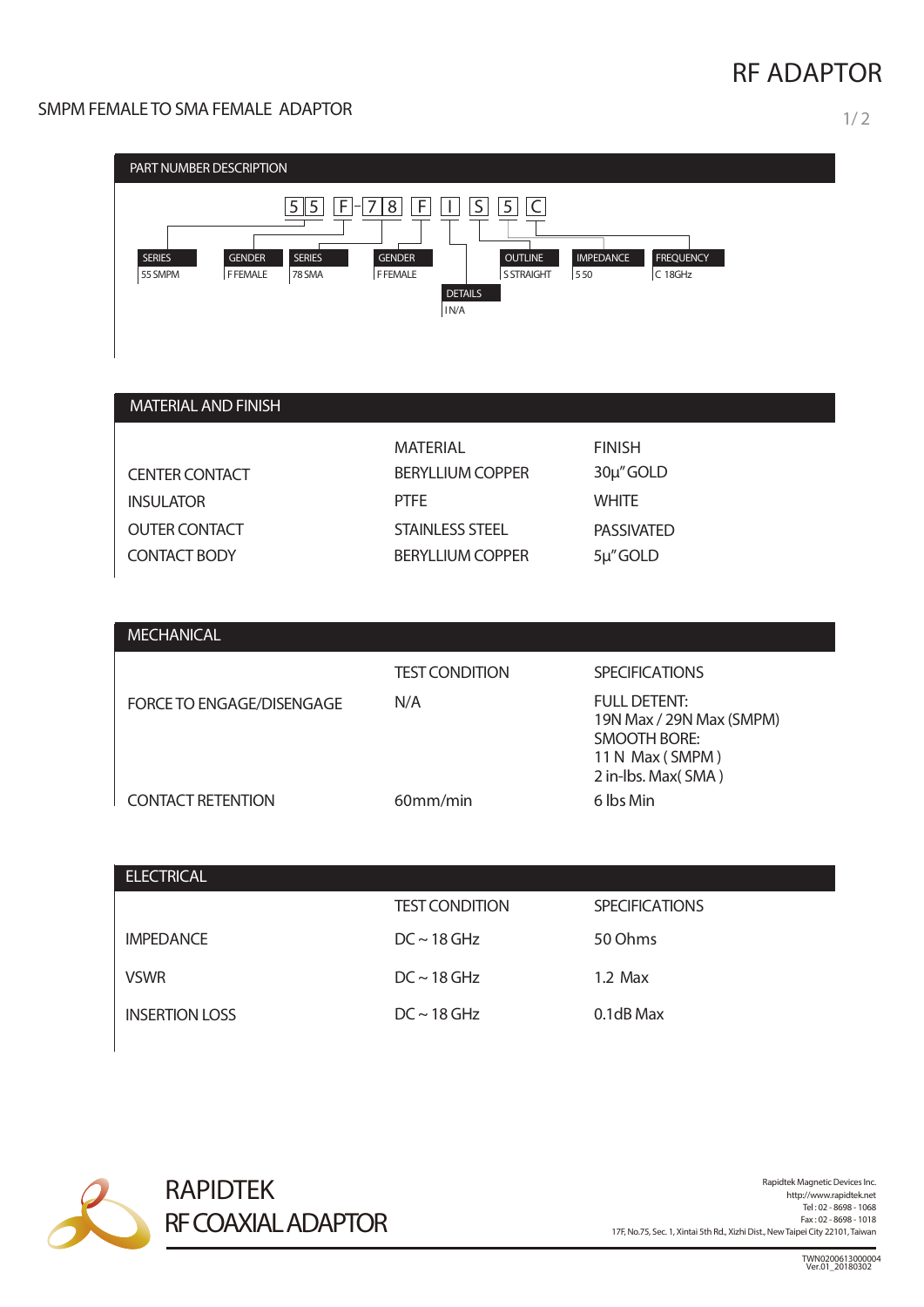## **RF ADAPTOR**

#### SMPM FEMALE TO SMA FEMALE ADAPTOR

### **STANDARD DIMENSIONS**



55F-78FIS5C



Rapidtek Magnetic Devices Inc.<br>http://www.rapidtek.net Tel : 02 - 8698 - 1068 Fax : 02 - 8698 - 1018 17F, No.75, Sec. 1, Xintai 5th Rd., Xizhi Dist., NewTaipei City 22101,Taiwan

TWN0200613000004 Ver.01\_20180302

 $2/2$